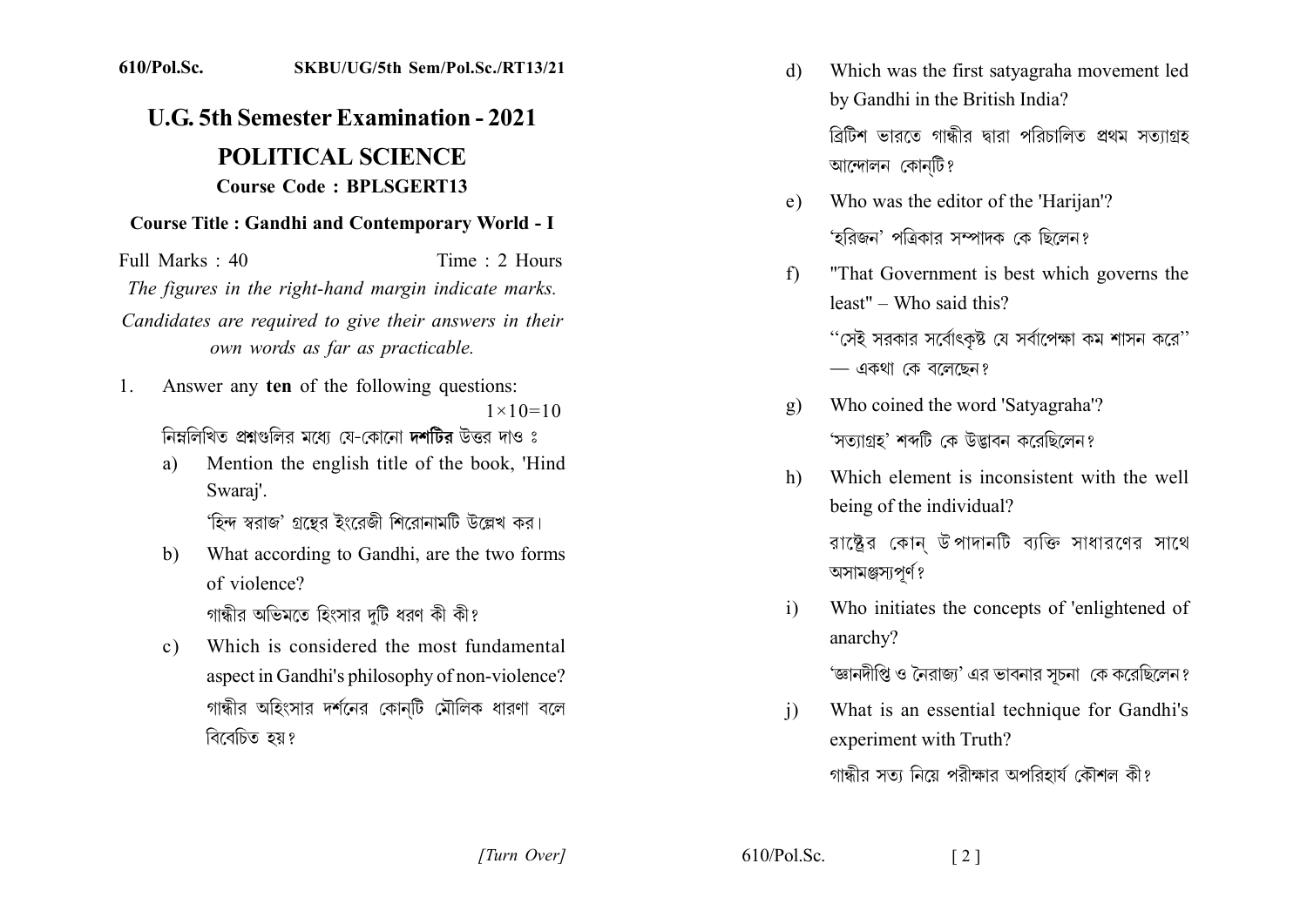$\bf k)$ Who organized the non-cooperation movement of 1920?

> ১৯২০ সালে অসহযোগ আন্দোলন কে সংগঠিত করেছিলেন?

 $\left| \right|$ Who anointed first, Gandhiji as the father of nation?

> গান্ধীজিকে সর্বপ্রথম কে জাতির জনক বলে অভিহিত করেছিলেন ?

- Mention the source of inspiration for Gandhi's  $m$ ) concept of Sarvodaya. গান্ধীজির সর্বোদয় এর ধারণার উৎসটি চিহ্নিত কর।
- What, according to Gandhi, is the guiding  $n)$ principle of 'True democracy'? গান্ধীর অভিমতে 'প্রকত গণতন্ত্রের' নির্দেশক নীতি কি?
- Where did Gandhiji commence the Salt  $\Omega$ Satyagraha? গান্ধীজি কোথায় লবণ সত্যাগ্রহ সচনা করেছিলেন?
- Answer any five of the following questions in brief:  $2.$  $2 \times 5 = 10$

নিম্নলিখিত প্রশ্নগুলির মধ্যে যে-কোনো পাঁচটির সংক্ষিপ্ন উত্তর দাওঃ

- What do you mean by 'Swaraj'? a) 'স্বরাজ' বলতে তুমি কী বোঝ?
- Why did Gandhi call for the Dandi March?  $h)$ গান্ধীজি কেন ডাণ্ডি অভিযানের ডাক দিয়েছিলেন?

 $\lceil 3 \rceil$ 

- What was Gandhi's primary purpose for  $c)$ estabilshing the 'Tolstoy Farm'? গান্ধীজিব 'টলস্টয় ফাৰ্ম' প্ৰতিষ্ঠাব প্ৰাথমিক উদ্দেশ্য কী?
- What is the significance of Bardoli satyagraha? d) বারদোলি সত্যাগতের তাৎপর্য কী?
- Why did Gandiji suggest for increasing the uses  $e)$ of Charkha (Spinning Wheel) and building village industry for India?

গান্ধীজি কেন ভারতের জন্য চরকা ব্যবহার বাডানো এবং গ্রামীণ শিল্প বাডানোর সুপারিশ করেছিলেন?

Mention two distinctions between 'socialism'  $f$ and 'trusteeship'.

> 'সমাজতন্ত্র' এবং 'অছিব্যবস্থার' মধ্যে দটি তফাৎ উল্লেখ কর।

- Mention two qualities of a real Satyagrahi.  $g)$ প্রকত সত্যাগ্রহীর দটি গুণাবলী উল্লেখ কর।
- Mention the name of two volunteers who  $h)$ accompanied Gandhiji in his Dandi March. গান্ধীর ডাণ্ডি অভিযানে তাঁর সহযোগী হয়েছিলেন এমন দজন স্বেচ্ছাসেবকের নাম উল্লেখ কর।

 $610/P<sub>o</sub>l$ . Sc.